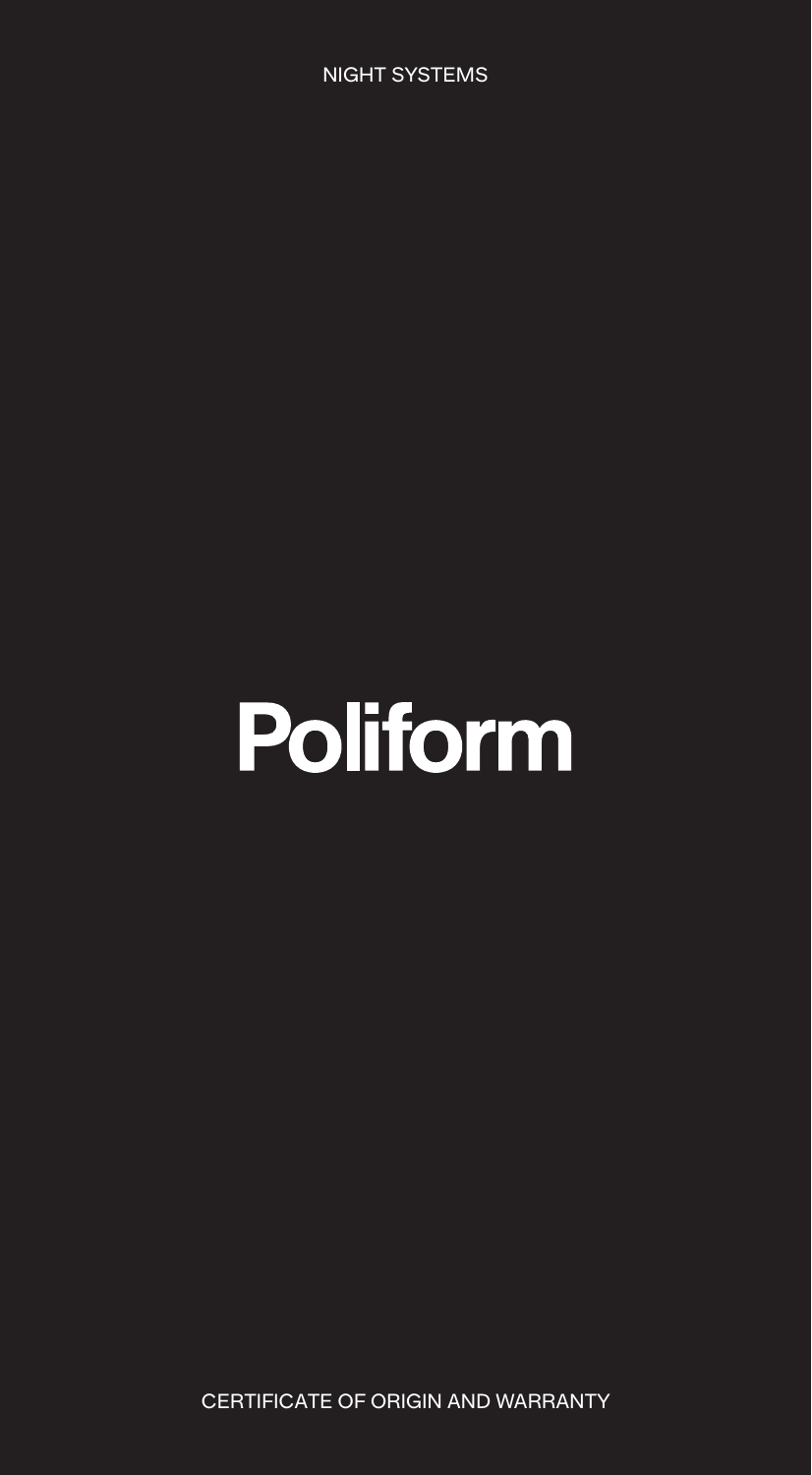# CONTENTS

| IT | POLIFORM OUALITY                |   |
|----|---------------------------------|---|
|    | <b>WARRANTY</b>                 | 4 |
|    | AN OVERVIEW OF MATERIALS        | 5 |
|    | CARE INSTRUCTIONS               |   |
|    | MATERIALS TECHNICAL DESCRIPTION | 8 |
|    |                                 |   |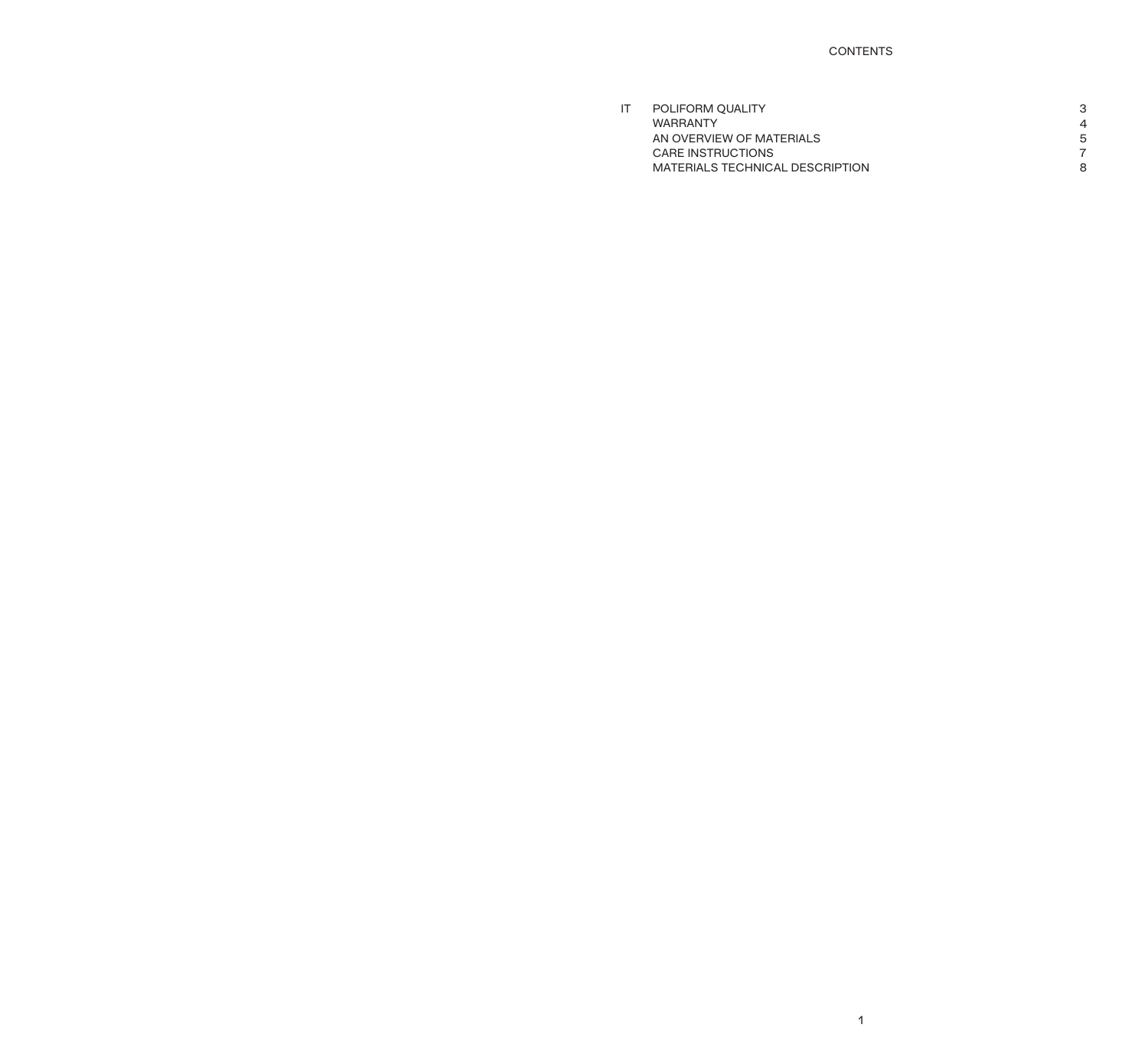# NIGHT SYSTEMS SENZAFINE WARDROBES AND WALK-IN CLOSET UBIK WALK-IN CLOSET LEXINGTON WALK-IN CLOSET CERTIFICATE OF ORIGIN AND WARRANTY

## **Welcome to Poliform quality**

Thank you for buying a Poliform product. This Certificate is our guarantee of authenticity and contains all the information you'll need to give it the best possible care. all Poliform products reflect our manufacturing philosophy, which guarantees you the highest quality down to the last detail. Aesthetics that are always contemporary and essential; technological research directed at optimal functionality; a selection of the best materials to ensure the utmost reliability over the lifetime of the product.

#### **The meaning of quality**

Quality living as an essential ingredient of everyday life: the Poliform collection is the result of our continuing commitment to offer consumers the widest variety of choice for building their own domestic space. Behind Poliform quality is our heritage of "woodworking expertise" as part of Brianza's tradition of workmanship, which, by constantly evolving, has become cutting edge technological know-how. Having decided in 1970 to enter into furniture production on an industrial scale, Poliform has set a goal of uniting quality and reliability with a design approach that is always innovative and distinguished by exceptional originality.

Poliform products closely follow the latest trends: from our modular items to accessories, from daytime to evening, our collection is distinguished by a variety of styles that are contemporary and evolve and adapt to our changing lifestyles.

#### **Quality in design**

The wide variety of styles in our collection reflects Poliform's capacity to meet the challenges of every aspect of home living. Each design and product has varying functional needs of its own: as an example, our modular furniture is designed with maximum versatility in mind. Our wardrobes must offer the maximum in customisation both at aesthetic and interior design levels. Each element of home decoration possesses its own functional character which Poliform has sought to fully develop, imbuing it with the value added of stylistic quality and creativity – the result of collaboration with some of the most respected Italian and international designers.

#### **The quality of "Made in Italy"**

Each Poliform product is made in Italy and relies on an industrial network that includes some of the most respected European and

#### international suppliers.

The following values are invested in making every Poliform product a 100% "Made in Italy" item: unbounded creativity, a global reputation for furniture since 1942 and specific and cutting-edge technological know-how. These are all qualities that are fundamental to a business that is constantly striving to satisfy its customers and their demands.

#### **Innovation in the service of the consumer**

Innovation is a characteristic that has always been part of the Poliform manufacturing culture. With the constant aim of satisfying the consumer, Poliform has always driven its research into style and technology toward design that is concrete and quality-oriented.

Poliform's level of innovation can be gauged by its selection of the highest-quality materials, which are subject to inspection and carefully tested, and by its focus on reliability, safety and durability. Research into style is never-ending and always aims at successfully interpreting contemporary trends and at providing you

with unrestricted freedom in matching your taste with our wide selection of products.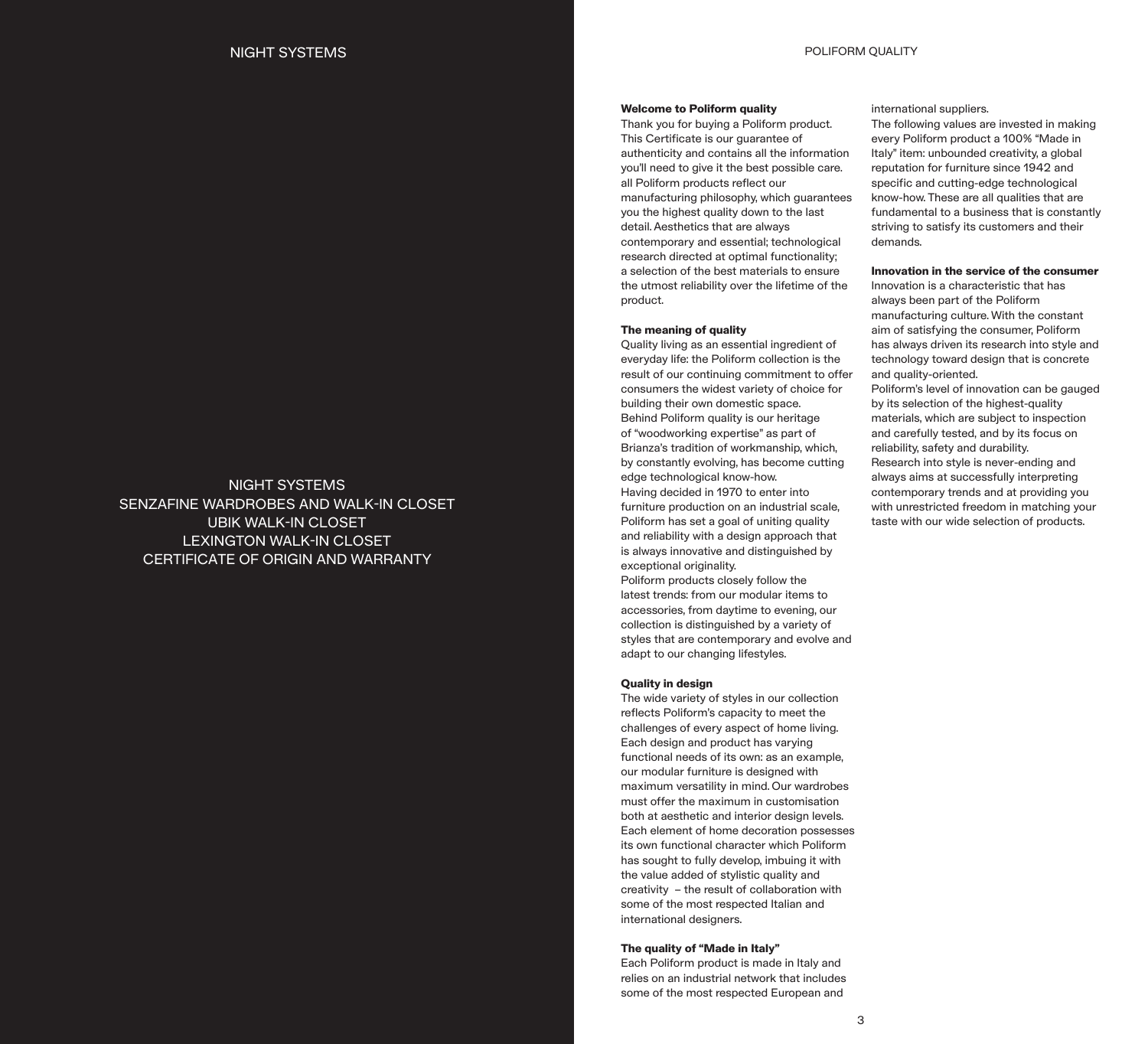# **The Poliform warranty**

Our warranty is valid for 2 years from the date of purchase and covers all manufacturing defects. The warranty period enters into force from the date printed on your receipt or sales slip. You may be asked to present proof of purchase when requesting service.

The warranty is non-transferable and is valid only for the original purchaser.

It covers repair or replacement of unusable or defective parts free of charge during the warranty period after inspection and acceptance by Poliform or its agent. Natural variations in the colour of the wood, changes in colour under ambient or artificial light, slight variations in dimensions owing to high humidity or dry conditions and the grain of wood, knots or other natural characteristics of wood products are not covered by the warranty.

As to suede and leather, occasional natural marks, wrinkles, changes in brightness and tone, specks and slight imperfections folds due to extension after regular use, are not considered defects but are the distinctive traits of natural and authentic products. In some cases (aged-looking leather and nubuck leather, above all with light colours), these features are especially marked, as the kind of tanning for these leathers tends to point out the pureness of the product and not to cover it with painting or pressure print.

The staining effect on nubuck leather is to be considered a characteristic trait of the product. For nubuck leather, prolonged contact with the grease on our skin and hair may cause dark stains to appear over time. Some types of fabric show features due to the composition and the kind of manufacturing that aren't to be considered as defects. For example: "staple" or "streaked" and "crumpled effect" for linen "spotted effect" or "curl" , the "light/dark effect" and the "imprint effect" for velvets and chenille.

In fabrics, suedes or leather, each production lot can present slight variations in colour as compared to samples or products produced in the past.

The warranty excludes damage resulting from careless or incorrect furniture installation, potential damage from accidents such as that resulting from a fall, impact, natural disaster, fire and, in any case, all defects that cannot be attributed to defects in the manufacture of the product.

Moreover, the warranty is not valid in the event that our products are disassembled,

modified or repaired by anyone other than authorised poliform personnel. Damage due to poor upkeep or improper use of the product are not considered defects of manufacture. You will find useful recommendations in the instruction booklet regarding the use and care of your product. If you have any doubts or for further information, consult the Poliform reseller where your product was purchased. For any situation not expressly covered by this warranty. Legal provisions shall apply.

#### **Poliform know-how**

A good understanding of your Poliform product can help you to appreciate it even more. Poliform products are made from the finest components and with the help of the most recent technology, coupled with careful observance of safety standards.

#### **Safety standards**

Poliform uses Class EPF-S E0.5 wood-based panels, the most reliable in conforming to EU standards EN120 and EN-717-2 with respect to formaldehyde release. With respect to varnish, Poliform exclusively uses polyurethane coatings free of heavy metals and volatile organic compounds (VOC) belonging to the various Classes within table A1 of the Italian Ministerial Decree of 12 july 1990 and/or Classes 1 and 2 within table D of the Italian Ministerial Decree of 12 july 1990.

# **Structural materials**

#### **1 Veneered particle board panel**

Panel composed of wood particles with a thin layer of solid wood, called veneer, less than 0,7 mm thick.

**2 Particle board panels**

Wood-based panels made from wood particles (shavings, wood chips, etc.) The wood particles are held together with hardening synthetic resin and then heat pressurised. Particle board panels use an assortment of less costly wood which is generally the byproduct of other processes: this is why this type of product is of interest from an ecological standpoint.

- **3 Medium-density fibreboard (MDF)** An engineered wood-based product composed of wood fibres or fascicles of wood fibre submitted to processing by a thermomechanical defibrator under high temperature and pressure. The fibres are held together with hardening
- synthetic resin. **4 Multilaminate board**

Wood-based panel made up of more than 3 layers of wood layers superimposed so that the grains of adjacent layers are at a right angle.

# **5 Wood veneer or peelings**

Thin slices of wood between 3 and 0.30 millimetres. Peeling derives its meaning from the fact that the tree trunk is peeled using a lathe instead of a saw. The trunk is sliced lengthwise. The slices are joined together then glued and moulded on less costly wood or raw panels of any kind (multilaminates, particle board, waferboard, plywood, hollow core board). The use of wood veneer allows the manufacture of wood products with greater durability, more resistance to woodworms, greater consistency and more attention to visible parts. The use of wood veneer also satisfies today's need for a more ecology-conscious application of wood resources.

#### **6 Hollow**

Core board panel made by gluing two multilaminates (usually 4 mm thick) on a frame of spruce mouldings or other common wood. The external surfaces can be veneered or lacquered. Inside the interspace in the vertical mouldings, the large panels contain plywood to stiffen the surface. This method of construction allows panels to be created that add strength together with lightness, proving to be ideal, for

example, for wardrobe doors.

# **7 Faced panel**

A panel composed of wood particles and covered with a cellulose base material (paper), sheets of polymer (PVC, veneer, ABS, etc.) or with melamine resins.

- **8 Glossy/matt/semi-gloss lacquered** Panels of polyesterized particle board on the front side, faced and then lacquered on both sides with polyurethane polymer-based paint having a high molecular weight. The panels are dimensionally stable.
- **9 Melamine**

A hardening synthetic resin obtained from polycondensation of formaldehyde. It is a colourless, odourless resin that is resistant to water, chemicals, abrasion and heat and which has particular transparency under light.

**10 ABS**

(Acrylonitrile Butadiene Styrene) A synthetic thermosetting plastic resin with good resistance to acids. It repels dust and cannot warp. For these reasons, ABS is used in the manufacture of edges and sheets for surface coating.

## **11 Glass**

Common glass is composed almost exclusively of silica, the same substance as quartz. In its purest state, glass is transparent, relatively hard, almost inert from a chemical and biological standpoint and presents a very smooth surface. Glass is available in a wide range of finishes and colours for interior decoration. It is possible to circumvent its intrinsic fragility by using chemical treatments (adding other minerals to the compound) or physical processes, such as tempering.

#### **12 Tempered glass**

Glass subjected to a thermal tempering process, heated at 640° and rapidly cooled by air jets. A highly brittle sheet of glass with high residual stress and enhanced strength is obtained using this process. When broken, tempered glass shatters into pebble-like pieces without sharp edges.

#### **13 Aluminum**

A silvery, highly ductile metal. Its chief properties are resistance to corrosion, tensile strength and it is light weight. These properties are ideal for manufacturing durable yet lightweight frame components. Raw aluminium can be worked using several different processing techniques such as fusion,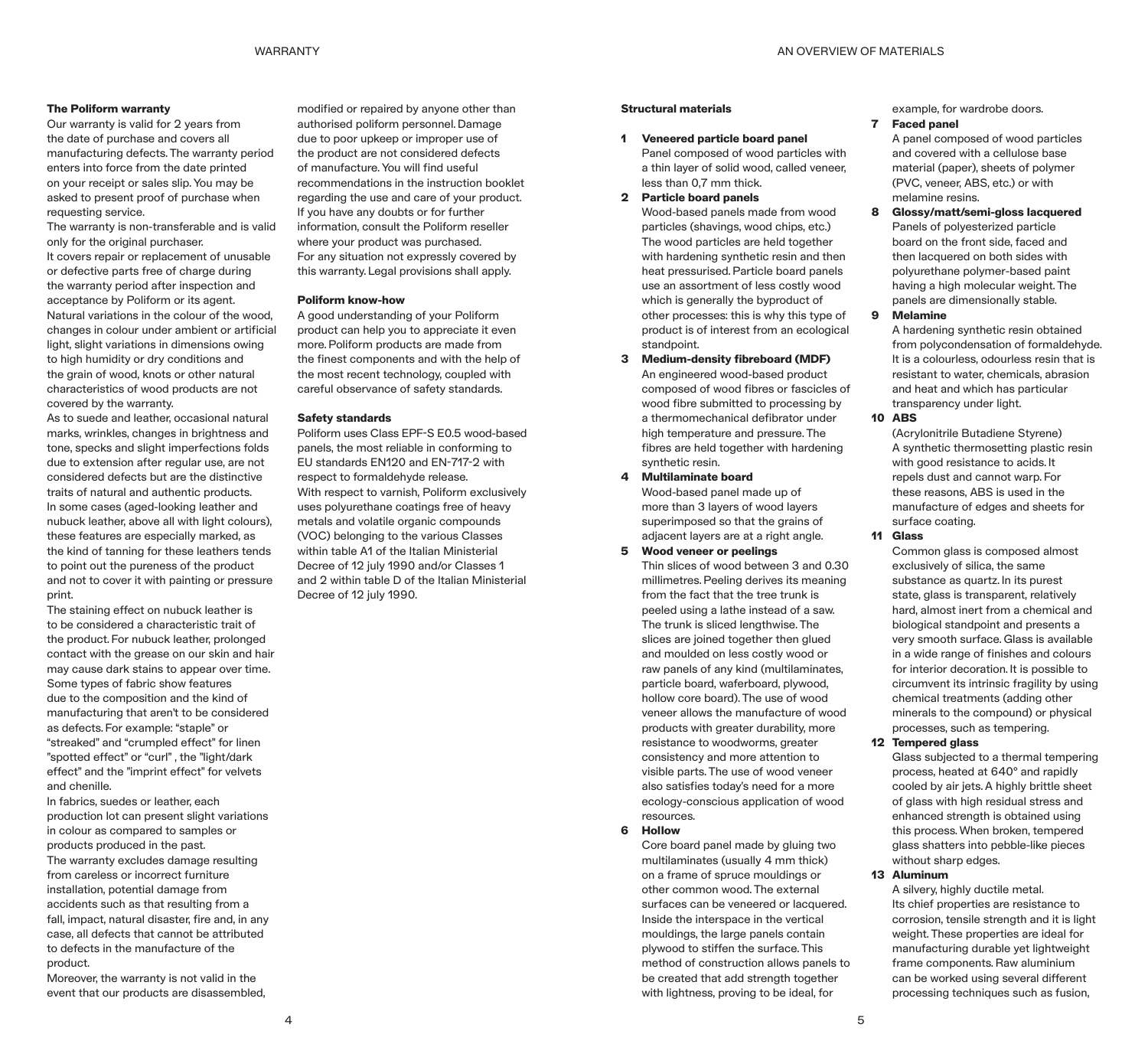forging or pressing.

#### **14 Steel**

An iron alloy with a carbon content not exceeding 2.11%. Stainless steel is the name currently used for steel that has a high chromium content for its rust resistant properties when exposed to air and water.

#### **15 Methacrylate**

PMMA (Polymethyl Methacrylate), a plastic material formed from polymers of methyl methacrylate, methacrylic acid ester.

The extruded surface is further transformed: this step is called thermoforming, a technology that allows us to engrave the smooth sheet and to imprint the decoration. This material is resistant to breakage, shocks, blows, weather and ageing.

#### **16 Leather**

Leather is a protein material derived from the hides and skins of cattle. Processing is referred to as tanning and consists of eliminating the outermost layer of skin and connective tissue (hypodermis). The most important layer is the dermis, consisting of fibrous fascicles of connective and elastic tissue. The upper portion of the dermis, called the grain, is considered to be the highest grade of leather, called "full grain".

#### **17 Tecnocover**

Tecnocover is a general purpose material, made up of 20% scrap leather, 55% polyurethane and 25% cotton. Scraps from the processing of natural leather are finely chopped and mixed with rubber, latex and other synthetic aggregates.

Sheets of tecnocover can undergo various finishing processes, in order to render them as similar as possible to the corresponding natural version. One specifically important process is embossing, whereby the material is impressed with a specific pattern that imitates the grain of natural leather.

#### **Recommendations to keep your product looking its best over the years**

The following instructions, broken down by material, provide the best recommendations for preserving your Poliform product for years to come. Use only recommended cleaning products and avoid harsh or abrasive detergents. Proper care will enable you to enjoy your quality Poliform product for many years.

#### **Care of wood and wood veneer parts**

We advise to use a neutral detergent. Avoid products containing acetone, thinners, ammonia, abrasive detergents or furniture wax.

Caution: the surface of the wood is treated to resist moderate amounts of grease and dirt. In addition, surface coatings contain water-resistant and anti-yellowing agents. However, avoid exposing surfaces to scoring or high temperature.

#### **Care of lacquered panels**

We advise to use a neutral detergent, avoid products containing acetone, thinners, ammonia, abrasive detergents or furniture wax.

Warning: during initial cleaning, the cloth may pick up some colour. This is a physiological phenomenon and is linked to the presence of paint powders that come to the surface during the drying process: once it is eliminated, you won't see it again.

#### **Care of the particle board panels faced with melamine**

We advise to use a neutral detergent. Avoid products containing acetone, chlorine, thinner or abrasive cleaners.

#### **Care of glass panels**

Use vinegar diluted in abundant water or glass cleaning products. Warning: in the event that glass is mounted in an aluminum frame, avoid alcohol or ammonia, which may damage the frame.

#### **Care of panel in methacrylate**

We recommend to use only neutral detergent or degreaser with water, with a soft cloth. Avoid the use of alcohol-based substances (for example a detergent for cleaning windows that does not contain alcohol). We recommend the application of an antistatic spray for furniture without alcohol, to improve surface resistance. Leave to dry for 24 hours.

#### **Care of hide**

Use a felt or soft wool cloth. Apply leather cream only if necessary.

Occasional stains can be removed if they are wiped up immediately with an absorbent cloth. Do not rub the stain but gingerly blot starting from the edge of the stain and work inwards.

Avoid any type of aggressive (such as solvents) or abrasive product. Never steam clean. Do not use shoe-cleaning products.

#### **Care of tecnocover**

Routine cleaning can be done using a vacuum cleaner with a soft brush attachment, being as gentle as possible. After vacuuming, you can wipe down tecnocover surfaces with a cloth moistened with lukewarm water and carefully wrung dry.

Any stains should be removed as quickly as possible, using an absorbent cloth. Do not rub too energetically.

We recommend a conditioning treatment every six months, using specific products readily available on the market.

#### **Care of hinges, drawer slides, and metal parts**

Lubricate with any product widely available on the market. Use lubricant periodically on hinges and drawer slides before cleaning to remove possible dust. For metal parts, simply wipe down periodically with a damp cloth.

Avoid any kind of abrasive cleaning product.

# **Disposal**

Poliform recommends that you do not dispose of your product in the outdoors. Because of our manufacturing techology and the routine use of recyclable materials, discarded Poliform products can be re-used in the manufacturing process. For this reason, drop off your Poliform product at the waste disposal centers within your municipality.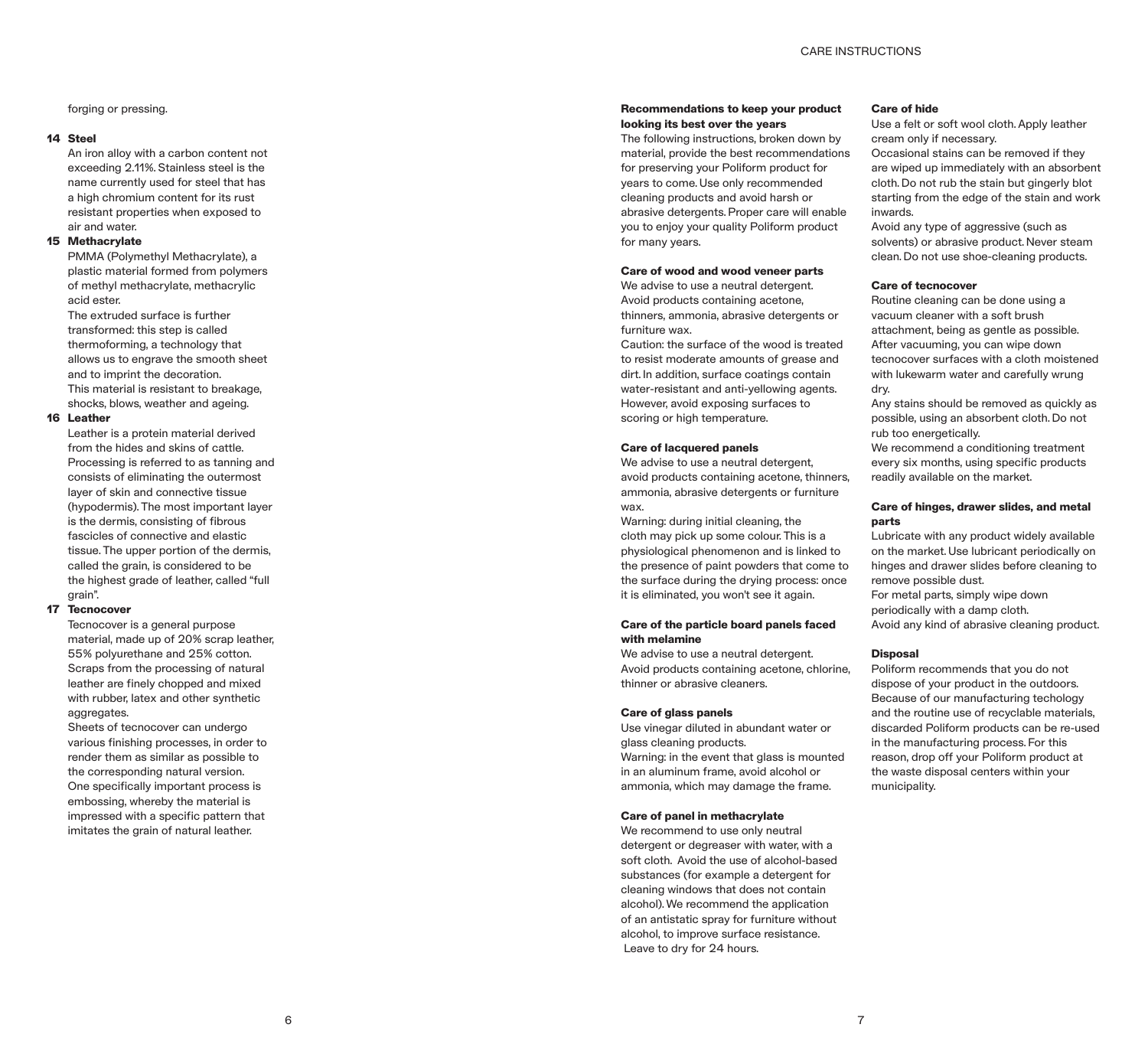## **Senzafine wardrobes and walk-in closet**

#### **Materials used**

- 1 Central side Material: panel of wooden particles faced with melamine Thickness: 25 mm Edge: ABS
- 2 Lateral side Material: panel of wooden particles Inner side finish: melamine
	- External side: - Veneered
	-
	- Faced with melamine - Faced with melamine lacquered
	- Panel of wooden particles with white mirror
	- Panel of wooden particles with hide applied
	- Panel of wooden particles with tecnocover grain applied Edge: ABS
- Thickness: 25 mm 3 Walk-in closet side Material: panel of wooden particles faced with melamine Thickness: 35 mm Edge: ABS
	- Features: We don't recommend to apply doors later.
- 4 Lateral/central frame side Material: aluminium painted frame Thickness: 25 mm
- 5 Lateral/central glass side Material: aluminium painted frame Glass: tempered glass Thickness frame: 25 mm Thickness glass: 4 mm
- 6 Base/top Material: panel of wooden particles faced with melamine Thickness: 35 mm Edge: ABS
- 7 Standard plinth Material: aluminium painted
- 8 Optional plinth Material: aluminium painted 9 Back panel
- Material: panel of wooden particles faced with melamine Thickness: 10 mm
- 10 Glass back panel Materiale: tempered glass Thickness: 5 mm
- 11 Roller back panel Material: panel of wooden particles faced with methacrylate Thickness: 10 mm
- 12 Skin back panel Material: panel of wooden particles faced with melamine and lacquered
- Thickness: 10 mm
- 13 Shelf/chest of drawers top/laundry basket Material: panel of wooden particles
	- faced with melamine Spessore: 35 mm
- Edge: ABS 14 Shelf/chest of drawers top with front Material: panel of wooden particles faced with melamine Thickness: 35 mm
- Lateral and back edge: ABS Front edge: aluminium painted
- 15 Shelf/chest of drawers top in tecnocover grain with front Material: panel of wooden particles faced
	- with melamine covered with tecnocover grain
- Thickness: 35 mm
- Frame: aluminium painted 16 Shelf/chest of drawers top in tecnocover grain with frame Material: panel of wooden particles faced with melamine covered with tecnocover grain Thickness: 35 mm Lateral and rear edge: ABS
	- Front edge: aluminium painted
- 17 Glass shelf/glass shelf with light Material: tempered glass Thickness: shelf 35 mm - glass 4 mm Frame: aluminium painted
- 18 Inclined shoe shelf Material: panel of wooden particles faced with melamine Thickness: 35 mm Lateral and rear edge: ABS Front edge: aluminium painted 4 mm
- Features: 1-2 painted skirting profiles 4 mm (according to the depth) 19 Chest of drawers structure
- Material: panel of wooden particles faced with melamine Thickness: 15 mm Rdge: ABS Features: supplied with PVC back
- spacers 20 Chest of drawers fillers Material: panel in medium density fibre, faced with melamine Thickness: 35 mm
- 21 Wooden drawer/laundry baskets front Material: panel of wooden particles faced with melamine Thickness: 25 mm Edge: ABS Features: Track handle aluminium
	- painted, Step handle aluminium painted or tecnocover grain
- 22 Glass drawer front
	- Material: glass
- Thickness: 4 mm Frame: panel in medium density fibre faced with melamine Features: handle in painted aluminium 23 Roller drawer front Material: panel of wooden particles faced with methacrylate Thickness: 25 mm Edge: ABS Features: Track handle aluminium painted, Step handle aluminium painted or tecnocover grain 24 Drawer structure Material: panel of wooden particles faced with melamine Thickness: 14 mm for the sides, 12 mm for the back and 6 mm for the bottom Edge: ABS Features: full extraction metal runners with ball bearings and soft closing 25 Tray Front: panel of wooden particles faced with melamine Thickness: 4 mm sides, 15 mm back and 15 mm bottom Bottom: panel of wooden particles faced with melamine or covered in tecnocover grain Sides: aluminium painted Edge: ABS Features: the "shoes holder" option is supplied with round bars in aluminium painted 26 Trouser holder Front: panel of wooden particles faced with melamine Edge: ABS Sides: panel in medium density fibre, faced with melamine Back: solid wood panel faced with melamine Features: it can be accessorized with bars, tray with partitions 27 Shirt holder / bag holder / shoe holder Structure: panel of wooden particles faced with melamine Shelves: panel of wooden particles faced with melamine or tecnocover grain Thickness: 15 mm Edge: ABS Features: it can be accessorized with boxes 28 Jewellery drawer
- Structure: cardboard covered in fabric 29 Dresser valet Material: lacquered panel in medium
	- density fibre Thickness: 10 mm
	- Bottom: panel of wooden particles faced with melamine covered in tecnocover grain

Features: it can be accessorized with men/women wrist watch tray, cufflink/ ring tray, earrings tray and open compartments

- 30 Extractable dresser valet Material: fixed structure: c-shaped metal sheet covered in tecnocover grain Material: extractable structure: lacquered panel in medium density fibre Thickness: fixed structure 3 mm Thickness: extractable structure 10 mm Bottom: extractable structure: panel of wooden particles faced with melamine Features: it can be accessorized with men/women wrist watch tray, cufflink/ ring tray, earrings tray and open compartments
- 31 Doors general features Leaf door: closing by means of spring hinges

Sliding door: slides by means of a trolley inserted in the upper track. Coplanar door: sliding movement by

mechanism inserted on the top and on the base. When closed the doors are all aligned.

32 Display case chest of drawers Structure:panel in medium density fibre faced with melamine Fronts: panel in medium density fibre faced with melamine and lacquered

Top: fumé glass with silk-screen printing  $(4 \text{ mm})$ 

Features: drawers bottoms covered with tecnocover grain, equipped with inner light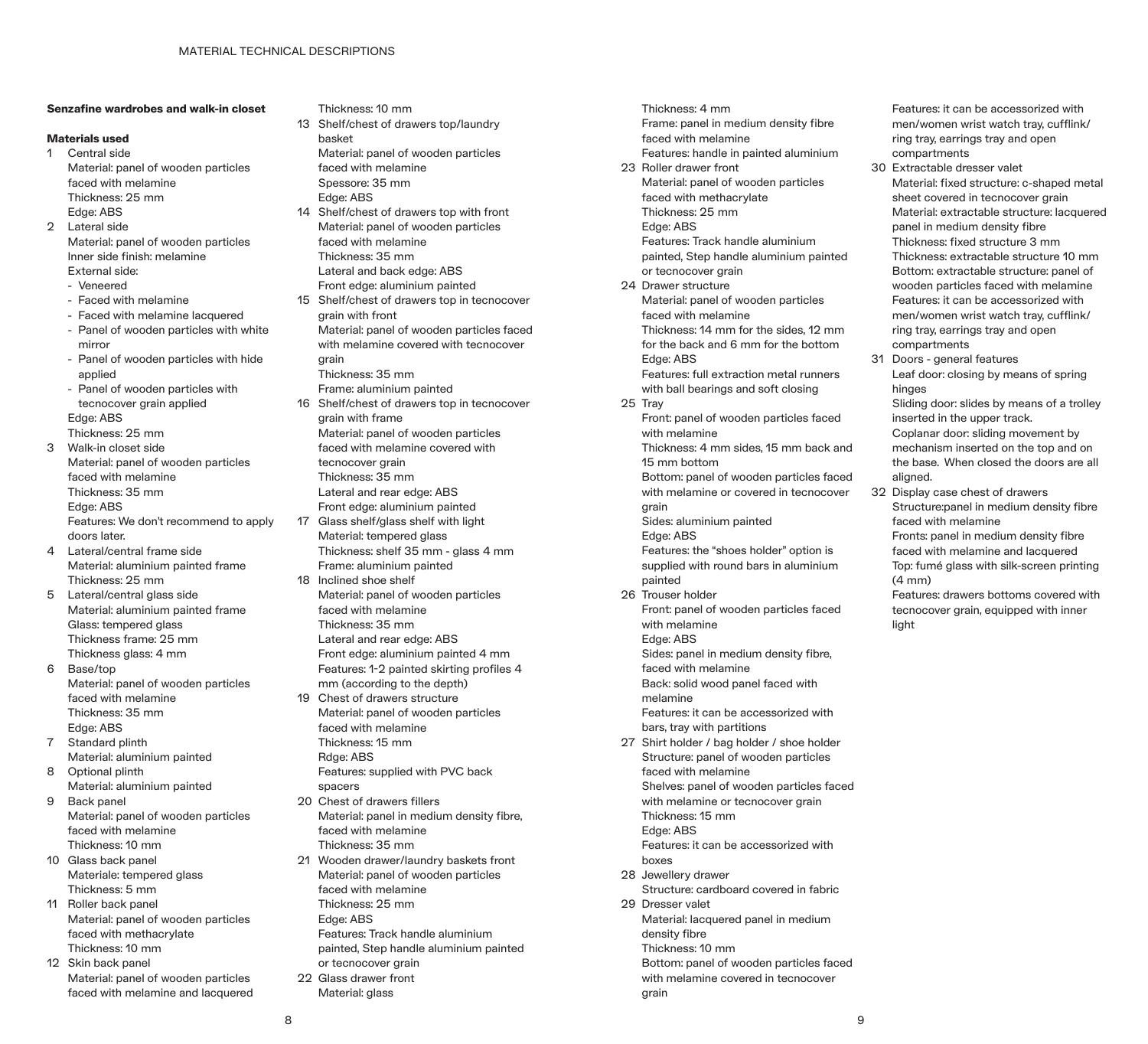#### **Senzafine wardrobes and walk-in closet**

#### **Materials used**

- 1 Club door Material: panel of wooden particles faced with melamine Thickness: 25 mm Edge: ABS same finishing of the front 2 Graffiti door Material: panel of wooden particles
- faced with melamine Thickness: 25 mm Edge: ABS same finishing of the front 3 Sand door
- Material: panel of wooden particles faced with melamine Thickness: 25 mm Edge: ABS same finishing of the front
- 4 Canvas door Material: panel of wooden particles faced with melamine Thickness: 25 mm
- Edge: ABS in contrast colour 5 Silk door Material: panel of wooden particles faced with melamine Thickness: 25 mm Edge: ABS same finishing of the front 6 Skin door
- Material: panel of wooden particles faced with melamine lacquered colours Thickness: 25 mm Vertical profile: aluminium painted
- 7 New Entry lacquered door Material: panel of wooden particles faced with melamine Finishing: lacquered colours Thickness: 25 mm
- 8 New Entry wooden door Material: panel of wooden particles veneered Edge: veneered Thickness: 25 mm
- 9 Plus lacquered door Material: panel of wooden particles faced with melamine Finishing: lacquered colours Plus handle: aluminium painted Thickness: 25 mm
- 10 Plus wooden door Material: panel of wooden particles veneered Edge: veneered Plus handle: aluminium painted Thickness: 25 mm
- 11 Stratus door Material: panel of wooden particles veneered Edge: veneered Rail handle: aluminium painted Thickness: 25 mm
- 12 Ego door Material: tempered glass thickness 4 mm Frame: aluminium painted Thickness: 42 mm
- 13 Fitted door Material: tempered glass thickness 4 mm Profile: aluminium painted
- Thickness: 28 mm 14 Ocean door
- Material: panel of wooden particles with applied glass/mirror Profile: aluminium painted Thickness: 25 mm
- 15 Cover door recnocover grain Material: panel of wooden particles Finishing: tecnocover grain Frame: aluminium painted Cover handle: aluminium painted covered with tecnocover grain
- Thickness: 25 mm 16 Cover door fabric Material: panel of wooden particles Finishing: fabric Frame: aluminium painted
- Fitted handle: aluminium painted Thickness: 25 mm
- 17 Cover door glass Material: panel of wooden particles with glass Frame: aluminium painted Fitted handle: aluminium painted
- Thickness: 25 mm 18 Bangkok door
- Material: honeycomb panel covered Finishing: hide Bangkok handle: aluminium painted Thickness: 30 mm

#### **Assembling in height**

An extra space of 15 mm is required for wardrobes with leaf doors, of 20 mm for wardrobes with folding/leaf doors with lights and an extra space of 60 mm for wardrobes with sliding/coplanar doors. In case of sliding doors the overall height of the wardrobe is 20 mm more than what is specified in this price list because of the upper trolley for the outer door. With coplanar doors the wardrobe total height is 50 mm higher than the dimensions indicated in the price list.

#### **Assembling in width**

A lateral space of 40 mm is required for all the three typologies of doors. For any different need (that must be specified in the order) a special assembling will be arranged.

#### **Assembling instructions**

The simultaneous opening of all the mirror doors could cause the fall of the empty wardrobe. We therefore suggest fixing the wardrobe to the wall.

# **Adjustments and levelling**

The levelling of the composition is obtained by using the adjustable feet assembled on the bases.

#### **Allowances**

Elements with wooden finishing may undergo colours changes with the time, due to the light as well as to the ageing of the wood. In case of supplementary orders slight tone differences might be possible, which will anyway soften after some time.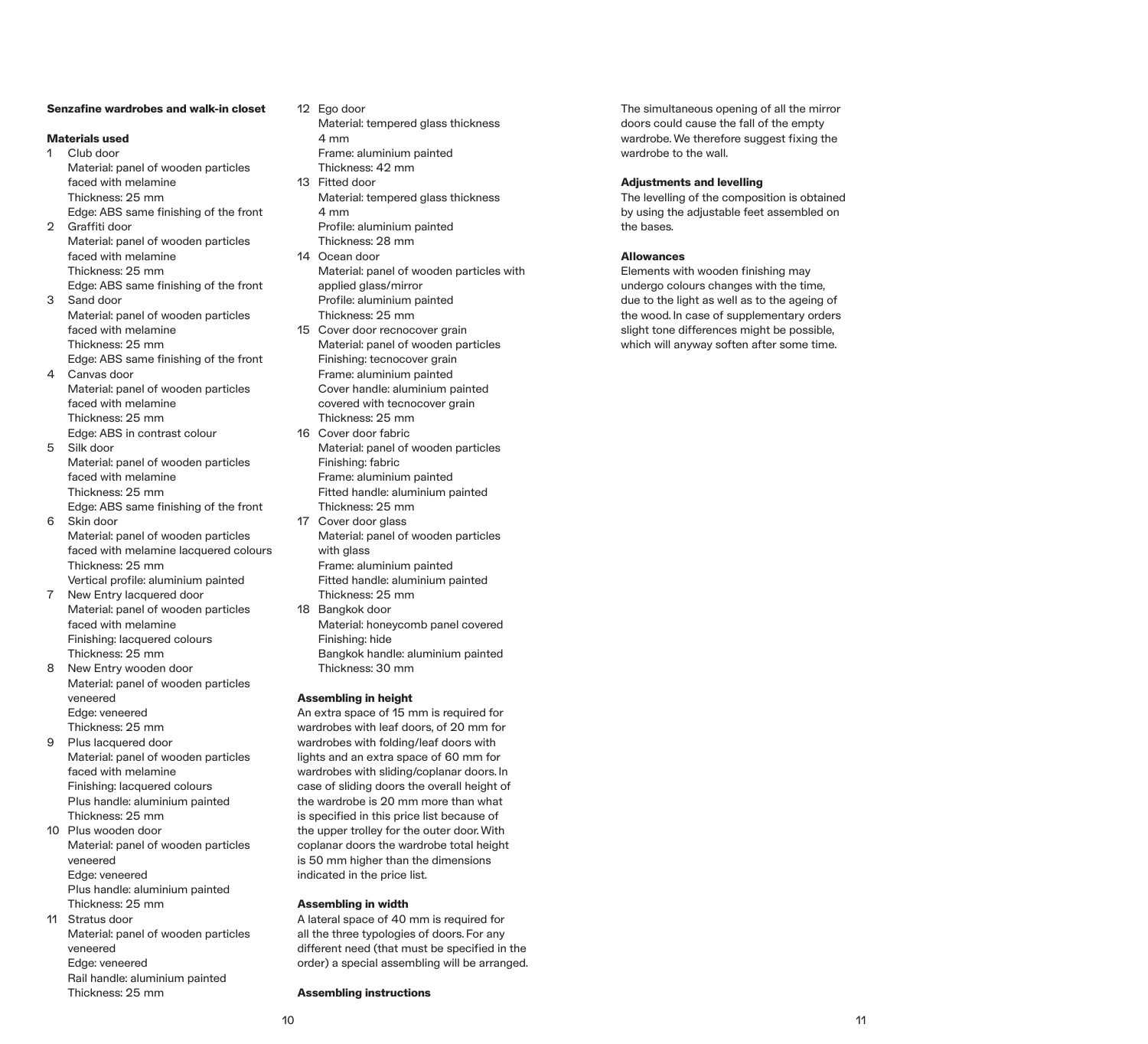# **Ubik walk-in closet**

#### **Materials used**

1 Back panel

Structure: panel of wooden particles faced with melamine panel of wooden particles with applied glass/mirror Thickness: 25 mm Edge: ABS Features: supplied with aluminum profile with rack to hook shelves. Adjustable

feet. 2 Skin back panel Structure: panel of wooden particles faced with melamine matt lacquered

colours Thickness: 25 mm Features: supplied with profile in aluminium painted with rack for shelves

fixing. Adjustable feet. 3 Roller back panel Structure: panel of wooden particles

faced with methacrylate Thickness: 25 mm Features: supplied with profile in aluminium painted with rack for shelves fixing. Adjustable feet.

- 4 Glass back panel Structure: panel of wooden particles with glass or mirror Thickness: 25 mm Features: supplied with profile in aluminium painted with rack for shelves fixing. Adjustable feet.
- 5 Shelf/chest of drawers top in melamine Material: panel of wooden particles faced with melamine Edge: ABS Thickness: 35 mm Features: supplied with iron plates painted for back panel fixing. 6 Shelf/chest of drawers top in melamine with front

Material: panel of wooden particles faced with melamine Thickness: 35 mm Lateral edge: ABS Front edge: aluminium painted Features: supplied with iron plates

- painted for back panel fixing 7 Shelf/chest of drawers top in tecnocover grain with front Material: panel of wooden particles faced with melamine Finishing: tecnocover grain Thickness: 35 mm Front: aluminium painted Features: supplied with iron plates painted for back panel fixing 8 Shelf/chest of drawers top in
- tecnocover grain with frame

Material: panel of wooden particles faced with melamine Finishing: tecnocover grain Thickness: 35 mm Front: aluminium painted Features: supplied with iron plates painted for back panel fixing 9 Shelf in glass/shelf in glass with light Material: tempered glass Thickness: 35 mm – glass 4 mm Frame: aluminium painted 10 Inclined shoe shelf material: panel of wooden particles faced with melamine Thickness: 35 mm Lateral and rear edge: ABS Front edge: aluminium painted 4 mm Features: painted shoe profile 4 mm 11 Base Material: panel of wooden particles faced with melamine Edge: ABS Thickness: 35 mm Features: supplied with plinth in painted aluminium and adjustable feet 12 Standard plinth Material: painted aluminium 13 Optional plinth Material: painted aluminium

- 14 Chest of drawers structure Material: panel of wooden particles faced with melamine Thickness: 10/15/25 mm Edge: ABS
- Features: available also with wheels 15 Wooden drawer/laundry basket Material: panel of wooden particles faced with melamine, MDF panel with melamine Thickness: 25 mm
	- Edge: ABS Features: Track handle aluminium painted, Step handle aluminium painted or tecnocover grain
- 16 Glass drawer front Material: glass Thickness: 4 mm Frame: birch plywood melamine Features: handle in painted aluminium
- 17 Roller drawers front Material: panel of wooden particles faced with methacrylate Thickness: 25 mm Edge: ABS Features: Track handle aluminium painted, Step handle aluminium painted or tecnocover grain 18 Trouser holder
- Front: panel of wooden particles faced with melamine Edge: ABS

Sides: panel in medium density fibre, faced with melamine Back: solid wood panel faced with melamine Features: it can be accessorized with bars/tray with partitions 19 Drawer structure Material: panel of wooden particles faced with melamine Thickness: 14 mm for the sides, 12 mm for the back and 6 mm for the bottom Edge: ABS Features: full extraction metal runners with ball bearings and soft closing 20 Tray Front: panel of wooden particles faced with melamine Thickness: 4 mm sides, 15 mm back panel and 15 mm bottom Bottom: panel of wooden particles faced with melamine or covered in tecnocover grain Sides: aluminium painted Edge: ABS Features: the "shoes holder" option is supplied with round bars in aluminium painted 21 Dresser valet Material: mat lacquered panel in medium density fibre Thickness: 10 mm Bottom: panel of wooden particles faced with melamine covered in tecnocover grain Features: it can be accessorized with men/women wrist watch tray, cufflink/ ring tray, earrings tray and open compartments 22 Extractable dresser valet Material: fixed structure: c-shaped metal sheet covered in tecnocover grain Material: extractable structure: mat lacquered panel in medium density fibre Thickness: fixed structure 3 mm, extractable structure 10 mm

Bottom: extractable structure: panel of wooden particles faced with melamine Features: it can be accessorized with men/women wrist watch tray, cufflink/ ring tray, earrings tray and open compartments

23 Shirt holder/handbag holder/shoe holder Structure: panel of wooden particles faced with melamine Shelves: panel of wooden particles faced with melamine or covered in tecnocover grain Thickness: 15 mm Edge: ABS Features: it can be equipped with boxes

# 24 Jewellery drawer

Structure: cardboard covered in fabric 25 Display case chest of drawers Structure: panel in medium density fibre faced with melamine Front: panel in medium density fibre faced with melamine and lacquered Top: glass fumé with silkscreen printing (4 mm)

Features: drawers bottom covered in tecnocover grain accessorized with inner light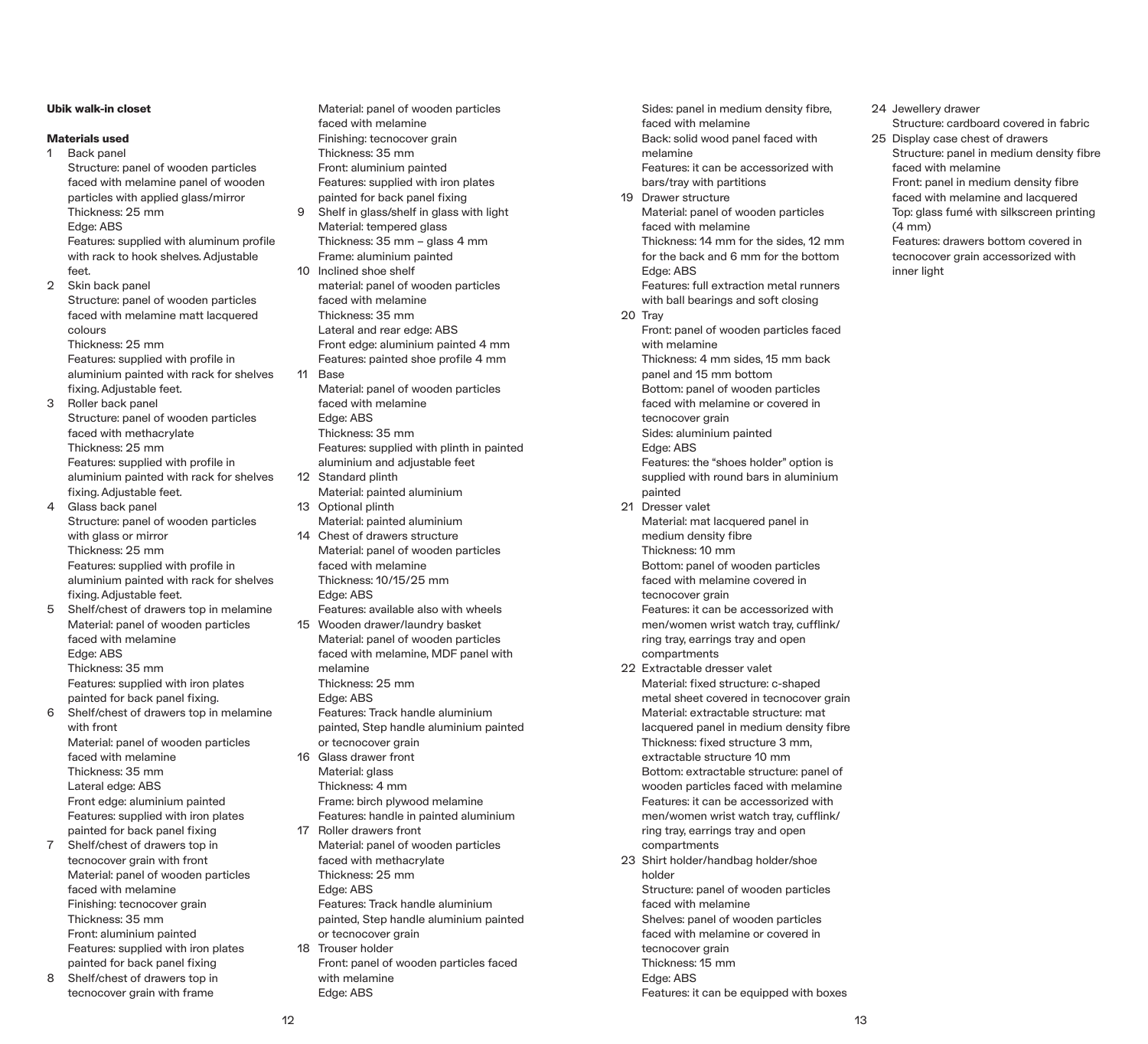# **Lexington walk-in closet**

# **Materials used**

1 Upright Material: aluminium painted Thickness: 32 mm Features: upper and lower adjustments 2 Shelf/chest of drawers top in melamine with fronts Material: panel of wooden particles faced with melamine Thickness: 35 mm Lateral: edge ABS Front: aluminium painted Features: supplied with painted iron plates to attach to the upright

- 3 Shelf/chest of drawers top in tecnocover grain with frame Material: panel of wooden particles faced with melamine Finishing: tecnocover grain Thickness: 35 mm Frame: aluminium painted Features: supplied with painted iron plates to attach to the upright
- 4 Shelf in glass/glass with light Material: glass fumé Thickness: shelf 35 mm (glass 4 mm) Frame: aluminium painted Features: supplied with painted iron plates to attach to the upright
- 5 Chest of drawers structure Material: panel of wooden particles faced with melamine Thickness: 15 mm - 25 mm back panel Edge: ABS

6 Wooden drawer front Material: panel of wooden particles faced with melamine Thickness: 25 mm Edge: ABS Features: Track handle painted aluminium, Step handle painted aluminium or tecnocover grain 7 Glass drawer front

Material: glass reflecting fumé Thickness: front 25 mm (glass 4 mm) Frame: panel in medium density fibre faced with melamine Features: handle in painted aluminium

8 Roller drawer front Material: panel of wooden particles in melamine faced with methacrylate Thickness: 25 mm Edge: ABS Features: Track handle aluminium painted, Step handle aluminium painted

or tecnocover grain 9 Drawers structure Material: panel of wooden particles faced with melamine

Thickness: 14 mm sides, 12 mm back panel and 6 mm bottom Edge: ABS Features: metal runners with ball bearings and soft closing 10 Tray Front: panel of wooden particles faced with melamine Thickness: 4 mm sides, 15 mm back panel and 15 mm bottom Bottom: panel of wooden particles faced with melamine or covered in tecnocover grain Sides rails: panel of wooden particles faced with melamine Edge: ABS Features: in the "shoe shelf" option it is supplied with small bars 11 Trousers hanger Front: panel of wooden particles faced with melamine Edge: ABS Spondine: panel in medium density fibre faced with melamine Back panel: panel in solid wood with melamine Features: it can be equipped with trousers hanger, tray with partition elements 12 Shirt holder / bag holder / shoe holder Structure: panel of wooden particles faced with melamine Shelves: panel of wooden particles faced with melamine or tecnocover grain Thickness: 15 mm Edge: ABS Features: it can be equipped with boxes 13 Hanging chest of drawers with glass top Structure: panel in medium density fibre faced with melamine Fronts: panel in medium density fibre faced with glossy melamine Top: glass fumé with silkscreen printing

(4 mm) Features: drawers bottom covered in tecnocover grain colours equipped with inner light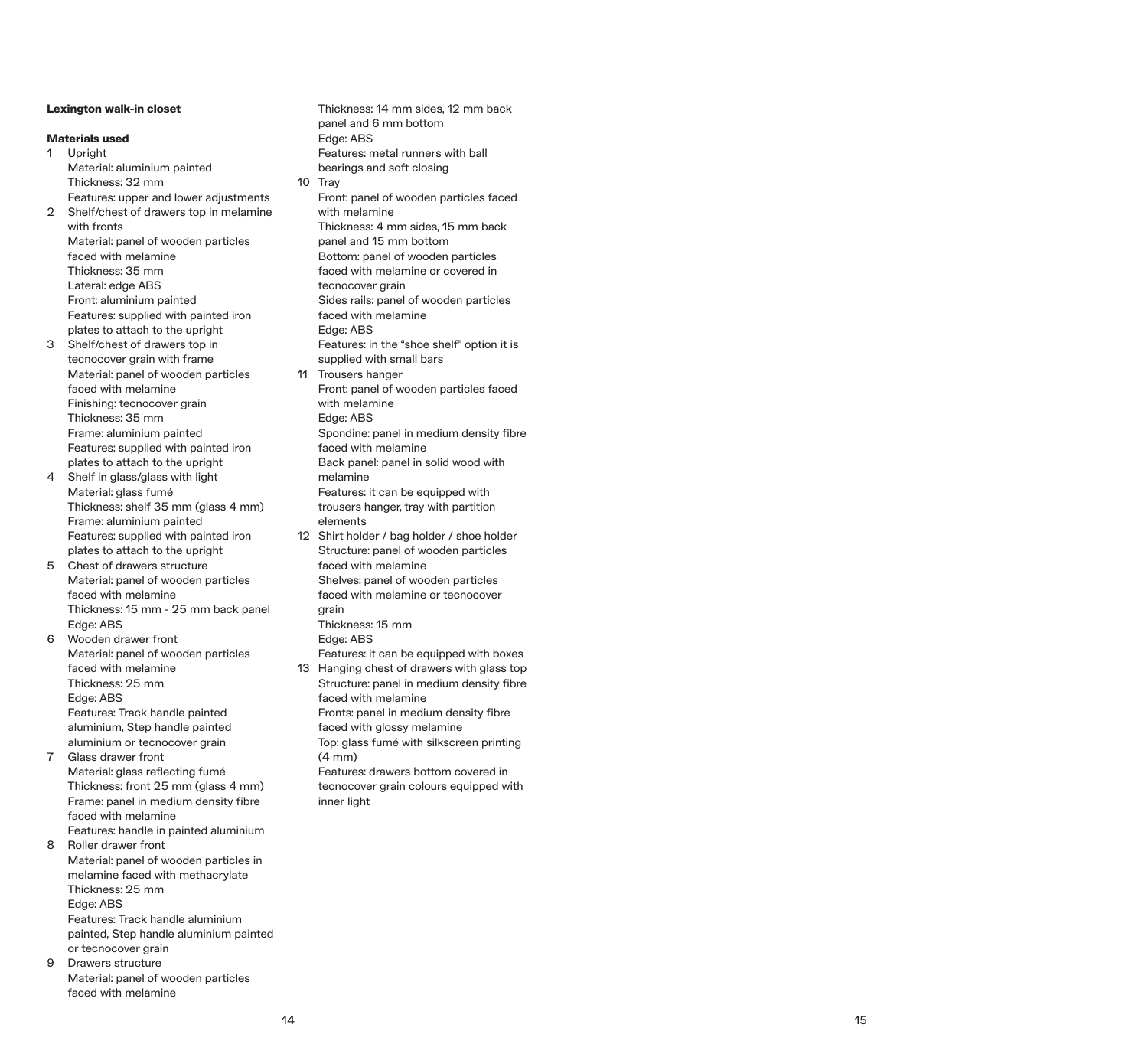

2018 Adi Compasso D'oro Career Award



**FEDERLEGNOARREDO**